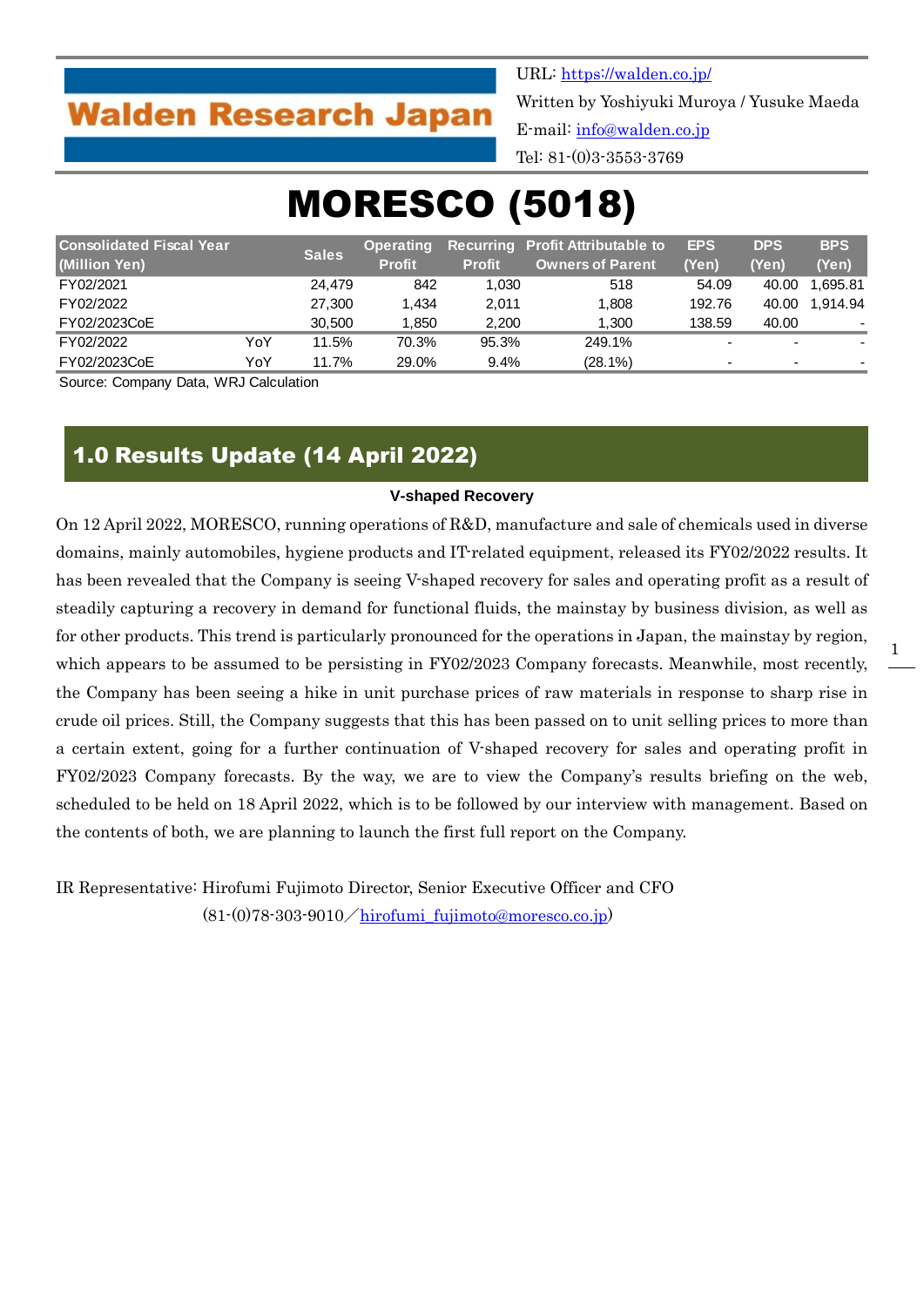# 2.0 Company Profile

| <b>Interface Science Specialist</b> |                                                                                        |  |  |  |  |  |
|-------------------------------------|----------------------------------------------------------------------------------------|--|--|--|--|--|
| <b>Company Name</b>                 | <b>MORESCO</b> Corporation                                                             |  |  |  |  |  |
|                                     | <b>Company Website</b><br>MORESCO                                                      |  |  |  |  |  |
|                                     | <b>IR</b> Information                                                                  |  |  |  |  |  |
|                                     | <b>Share Price (Japanese)</b>                                                          |  |  |  |  |  |
| Established                         | 27 October 1958                                                                        |  |  |  |  |  |
| Listing                             | 4 April 2022: Tokyo Stock Exchange Prime Market (ticker: 5018)                         |  |  |  |  |  |
|                                     | 14 February 2011: Tokyo Stock Exchange 1st section                                     |  |  |  |  |  |
|                                     | 29 July 2008: Tokyo Stock Exchange 2nd section                                         |  |  |  |  |  |
|                                     | 13 November 2003: JASDAQ Market                                                        |  |  |  |  |  |
| Capital                             | ¥2,118m (as of the end of February 2022)                                               |  |  |  |  |  |
| No. of Shares                       | 9,696,500 shares, including 316,570 treasury shares (as of the end of Feb. 2022)       |  |  |  |  |  |
| <b>Main Features</b>                | Independent (non-keiretsu) manufacturer of chemicals, some 40% exposed to<br>$\bullet$ |  |  |  |  |  |
|                                     | automobiles in terms of sales                                                          |  |  |  |  |  |
|                                     | Focusing on niche market, while specializing in interface science<br>●                 |  |  |  |  |  |
|                                     | Developing, manufacturing and selling chemicals for lubrication, adhesive<br>$\bullet$ |  |  |  |  |  |
|                                     | and surface protection                                                                 |  |  |  |  |  |
| Segments                            | I. Japan                                                                               |  |  |  |  |  |
|                                     | II. China                                                                              |  |  |  |  |  |
|                                     | III. Southeast / South Asia                                                            |  |  |  |  |  |
|                                     | <b>IV.</b> North America                                                               |  |  |  |  |  |
| Representative                      | Representative Director, President & CEO: Motohisa Morozumi                            |  |  |  |  |  |
| Shareholders                        | Matsumura Oil 11.38%, Cosmo Oil Lubricants 5.36%, Mater Trust Bank of Japan,           |  |  |  |  |  |
|                                     | T. 4.99% (as of the end of August 2021, but for treasury shares)                       |  |  |  |  |  |
| <b>Head Office</b>                  | Kobe-city, Hyogo-prefecture, JAPAN                                                     |  |  |  |  |  |
| No. of Personnel                    | Consolidated: 789, Parent: 384 (as of the end of February 2022)                        |  |  |  |  |  |

2

Source: Company Data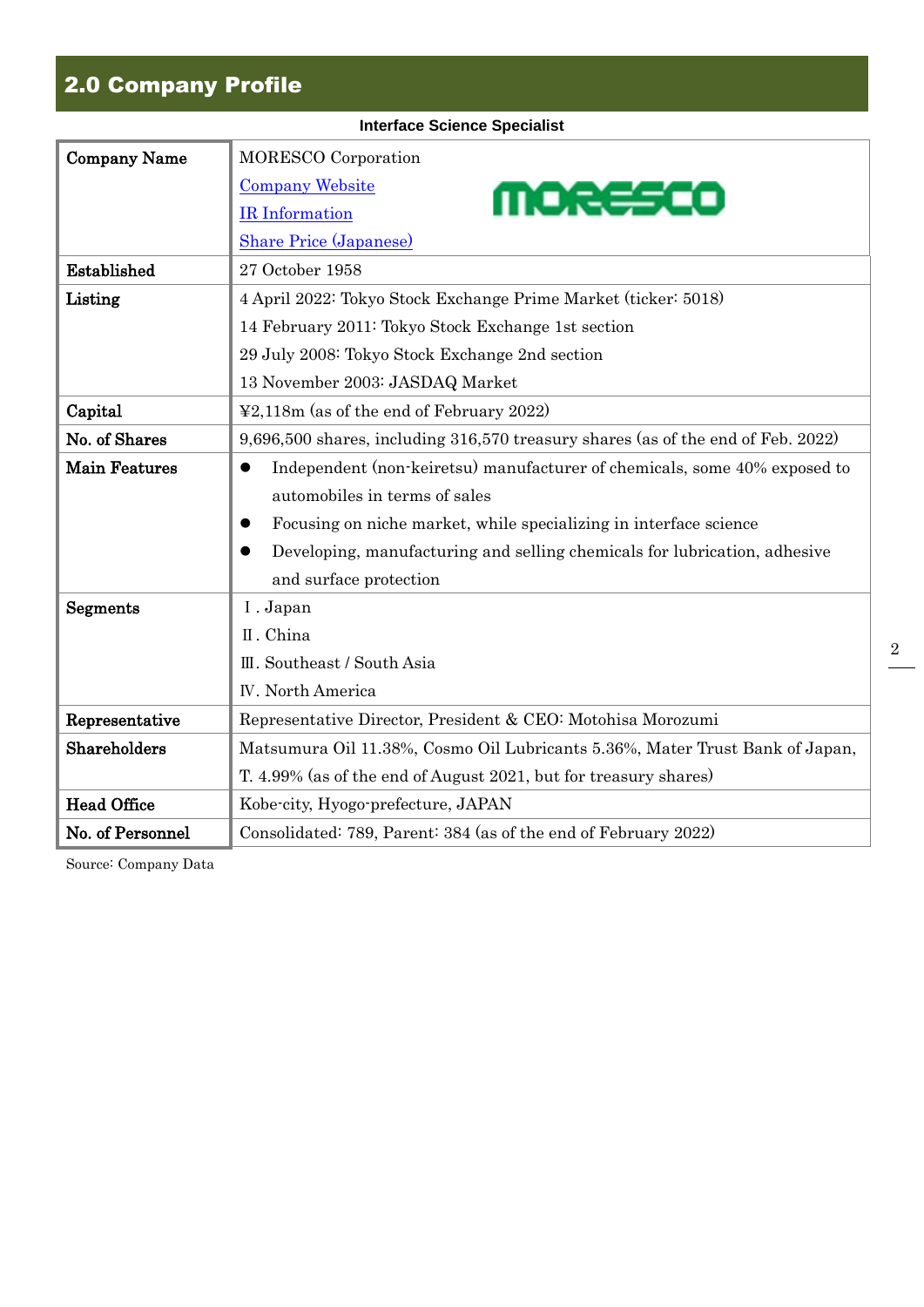## 3.0 Recent Trading and Prospects

#### **FY02/2022**

In FY02/2022, sales came in at ¥27,300m (up 11.5% YoY), operating profit ¥1,434m (up 70.3%), recurring profit ¥2,011m (up 95.3%) and profit attributable to owners of parent ¥1,808m (up 249.1%), while operating profit margin 5.3% (up 1.8% points). Meanwhile, gross profit came in at ¥8,725m (up 11.3%) and SG&A expenses ¥7,291m (up 4.2%), implying gross profit margin of 32.0% (down 0.1% point) and sales to SG&A expenses ratio of 26.7% (down 1.9% points).



Source: Company Data, WRJ Calculation

For Q4 (December to February), it appears that the Company suffered from a negative impact stemming from a rise in purchase prices of raw materials in response to the rise in crude oil prices, but gross profit margin has remained almost stable on a full-year basis. Meanwhile, the Company has benefited from lowered ratio of SG&A expenses as a result of increased sales, having seen an improvement in operating profit margin to a corresponding extent, generally speaking.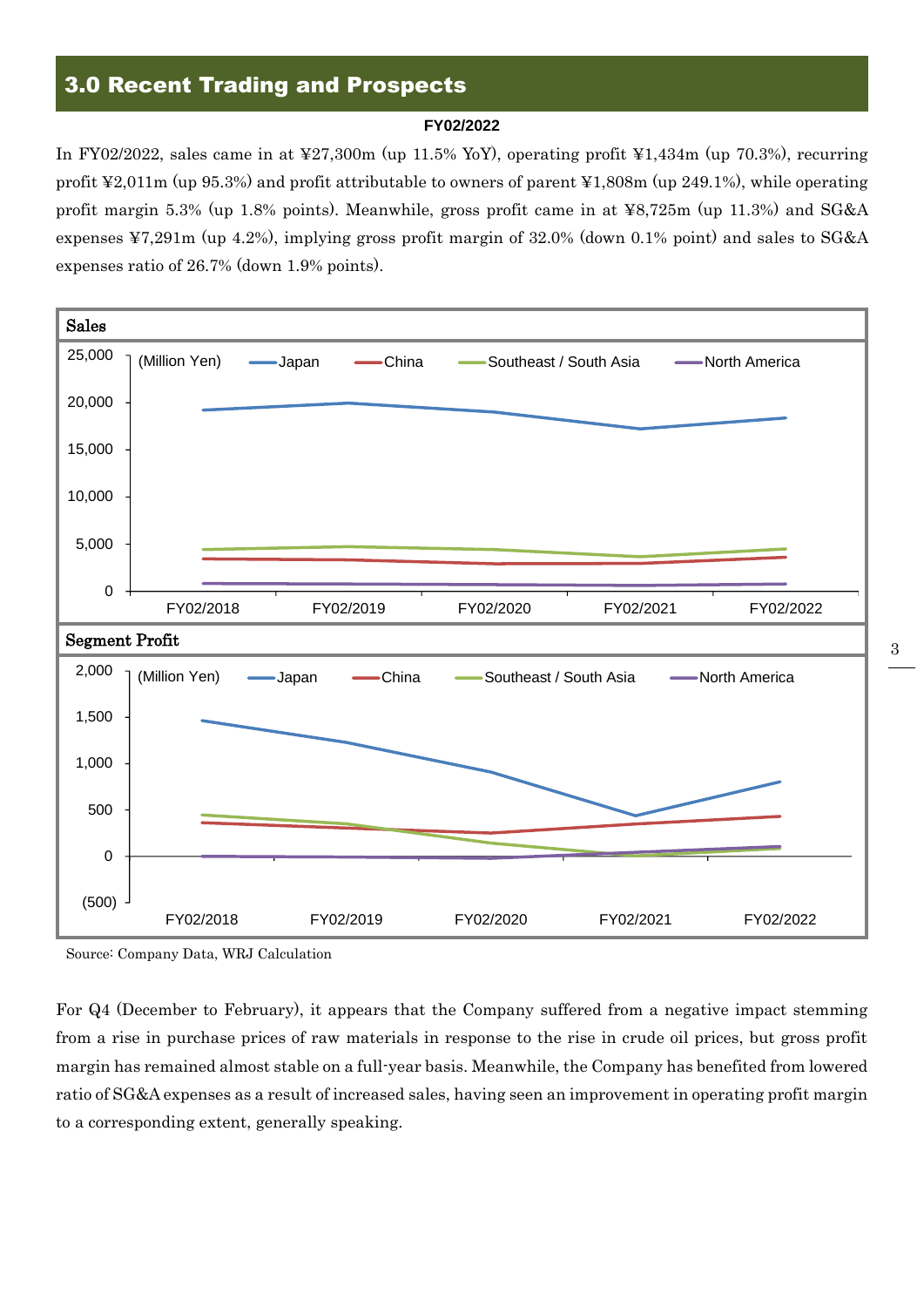Meanwhile, the Company saw an improvement by ¥389m (¥188m to ¥577m) at the non-operating level, having accelerated the growth rate of recurring profit to a corresponding extent, which was basically in line with an improvement by ¥372m (minus ¥125m to ¥247m) for forex profit/loss balance. On top of this, the Company has booked a gain of ¥833m on sale of fixed assets at the extraordinary level, having enlarged increase in profit attributable to owners of parent to a corresponding extent. At the end of the day, FY02/2023 Company forecasts inevitably assume both of them not to reappear.

For operations in Japan, the mainstay by region, the Company saw sales of ¥18,385m (up 6.8%), segment profit of ¥805m (up 83.9%) and segment profit margin of 4.4% (up 1.8%), which drove V-shaped recovery in sales and operating profit for the Company as a whole. The Company has successfully made progress in sales promotions for products on which it focuses, while having pulled out of unprofitable products at the same time.

### **FY02/2023 Company Forecasts**

FY02/2023 Company forecasts (announced on 12 April 2022) are going for prospective sales of ¥30,500m (up 11.7% YoY), operating profit of ¥1,850m (up 29.0%), recurring profit of ¥2,200m (up 9.4%) and profit attributable to owners of parent of ¥1,300m (down 28.1%), while operating profit margin of 6.1% (up 0.8% points). At the same time, Company forecasts are going for prospective annual dividend of ¥40.00 per share, implying payout ratio of 28.9%.



Source: Company Data, WRJ Calculation

By the way, MORESCO 9th midterm management plan (FY02/2022 to FY02/2024) is calling for prospective sales of ¥32,500m, operating profit of ¥2,300m and operating profit margin of 7.1% as performance target (revised on 22 February 2022 most lately) in FY02/2024, the final year. The Company saw FY02/2022 results basically in line, while FY02/2023 Company forecasts being in line. Meanwhile, the plan is now calling for CAGR of 9.1% in sales and 26.6% for operating profit towards FY02/2024, when setting the FY02/2022 results as the point of origin, implying that V-shaped recovery in sales and operating after hitting the bottom in FY02/2022 is to persist from a midterm perspective. According to the Company, sales will remain firm for environmentally compatible products for the foreseeable future, while looking to ongoing sales expansion in India by region.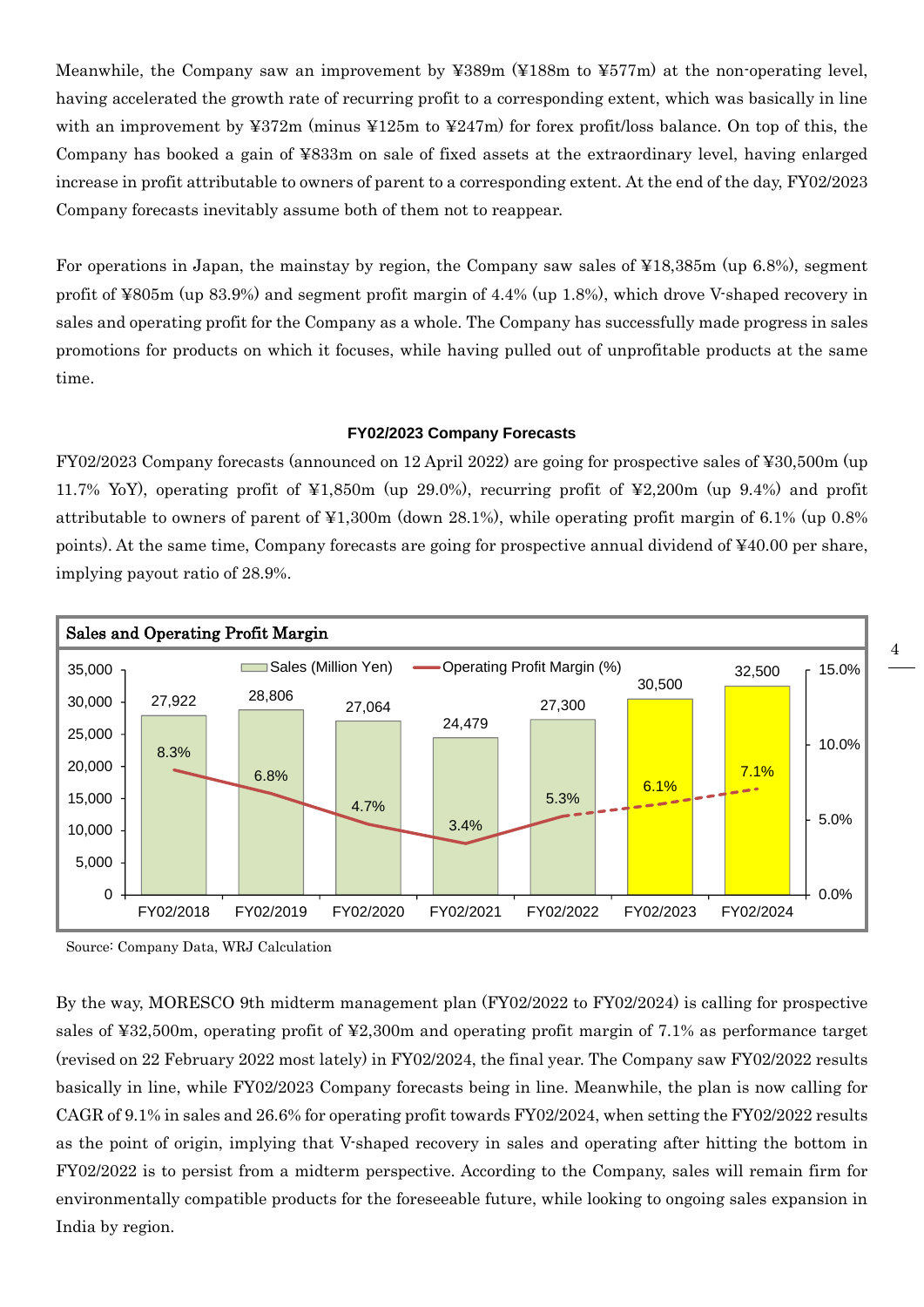# 4.0 Financial Statements

### **Income Statement (Cumulative / Quarterly)**

| <b>Income Statement</b>                          | <b>Cons.Act</b> | <b>Cons.Act</b>          | <b>Cons.Act</b> | <b>Cons.Act</b> | <b>Cons.Act</b> | <b>Cons.Act</b> | <b>Cons.Act</b>          | <b>Cons.Act</b> |           |
|--------------------------------------------------|-----------------|--------------------------|-----------------|-----------------|-----------------|-----------------|--------------------------|-----------------|-----------|
|                                                  | Q1              | Q1 to Q2                 | $Q1$ to $Q3$    | Q1 to Q4        | Q <sub>1</sub>  | Q1 to Q2        | Q1 to Q3                 | Q1 to Q4        | YoY       |
| (Million Yen)                                    | 02/2021         | 02/2021                  | 02/2021         | 02/2021         | 02/2022         | 02/2022         | 02/2022                  | 02/2022         | Net Chg.  |
| <b>Sales</b>                                     | 5,884           | 11,348                   | 17,968          | 24,479          | 6,656           | 13,366          | 20,415                   | 27,300          | $+2,821$  |
| Cost of Sales                                    | 3,978           | 7,812                    | 12,155          | 16,640          | 4,332           | 8,822           | 13,643                   | 18,575          | $+1,935$  |
| Gross Profit                                     | 1,905           | 3,536                    | 5,813           | 7,838           | 2,324           | 4,544           | 6,772                    | 8,725           | $+887$    |
| <b>SG&amp;A Expenses</b>                         | 1,763           | 3,436                    | 5,172           | 6,996           | 1,805           | 3,621           | 5,397                    | 7,291           | $+295$    |
| <b>Operating Profit</b>                          | 142             | 100                      | 641             | 842             | 520             | 923             | 1,375                    | 1,434           | $+592$    |
| Non Operating Balance                            | (118)           | (42)                     | 15              | 188             | 201             | 240             | 357                      | 577             | $+389$    |
| <b>Recurring Profit</b>                          | 24              | 58                       | 656             | 1,030           | 721             | 1,163           | 1,732                    | 2,011           | $+981$    |
| <b>Extraordinary Balance</b>                     |                 |                          | (20)            | (119)           | 834             | 833             | 833                      | 833             | $+952$    |
| Profit before Income Taxes                       | 24              | 58                       | 636             | 911             | 1,555           | 1,996           | 2,565                    | 2,844           | $+1,933$  |
| <b>Total Income Taxes</b>                        | 32              | 99                       | 237             | 240             | 379             | 527             | 685                      | 831             | $+591$    |
| Profit Attributable to Non-Controlling Interests | 9               | 49                       | 96              | 153             | 81              | 110             | 150                      | 205             | $+52$     |
| <b>Profit Attributable to Owners of Parent</b>   | (17)            | (90)                     | 303             | 518             | 1,095           | 1,359           | 1,730                    | 1,808           | $+1,290$  |
| Sales YoY                                        | $(13.2\%)$      | $(16.2\%)$               | $(12.1\%)$      | $(9.6\%)$       | $+13.1%$        | $+17.8%$        | $+13.6%$                 | $+11.5%$        |           |
| <b>Operating Profit YoY</b>                      | $(54.0\%)$      | (84.5%)                  | (40.7%)         | $(34.1\%)$      | $+265.0%$       | +820.0%         | $+114.5%$                | $+70.3%$        |           |
| Recurring Profit YoY                             | (93.7%)         | $(92.1\%)$               | $(45.8\%)$      | (34.3%)         |                 |                 | +164.0%                  | $+95.3%$        |           |
| Profit Attributable to Owners of Parent YoY      |                 | $\overline{\phantom{a}}$ | (49.9%          | (33.3%)         |                 |                 | +471.0%                  | +249.1%         |           |
| <b>Gross Profit Margin</b>                       | 32.4%           | 31.2%                    | 32.4%           | 32.0%           | 34.9%           | 34.0%           | 33.2%                    | 32.0%           | $(0.1\%)$ |
| Sales to SG&A Expenses Ratio                     | 30.0%           | 30.3%                    | 28.8%           | 28.6%           | 27.1%           | 27.1%           | 26.4%                    | 26.7%           | (1.9%)    |
| <b>Operating Profit Margin</b>                   | 2.4%            | 0.9%                     | 3.6%            | 3.4%            | 7.8%            | 6.9%            | 6.7%                     | 5.3%            | $+1.8%$   |
| Recurring Profit Margin                          | 0.4%            | 0.5%                     | 3.7%            | 4.2%            | 10.8%           | 8.7%            | 8.5%                     | 7.4%            | $+3.2%$   |
| Profit Attributable to Owners of Parent Margin   | $(0.3\%)$       | (0.8%                    | 1.7%            | 2.1%            | 16.5%           | 10.2%           | 8.5%                     | 6.6%            | $+4.5%$   |
| Total Income Taxes / Profit before Income Taxes  | 133.3%          | 170.7%                   | 37.3%           | 26.3%           | 24.4%           | 26.4%           | 26.7%                    | 29.2%           | $+2.9%$   |
|                                                  |                 |                          |                 |                 |                 |                 |                          |                 |           |
| <b>Income Statement</b>                          | <b>Cons.Act</b> | <b>Cons.Act</b>          | <b>Cons.Act</b> | <b>Cons.Act</b> | <b>Cons.Act</b> | <b>Cons.Act</b> | <b>Cons.Act</b>          | <b>Cons.Act</b> |           |
|                                                  | Q1              | Q2                       | Q3              | Q <sub>4</sub>  | Q <sub>1</sub>  | Q <sub>2</sub>  | Q <sub>3</sub>           | Q <sub>4</sub>  | YoY       |
| (Million Yen)                                    | 02/2021         | 02/2021                  | 02/2021         | 02/2021         | 02/2022         | 02/2022         | 02/2022                  | 02/2022         | Net Chg.  |
| <b>Sales</b>                                     | 5,884           | 5,464                    | 6,620           | 6,511           | 6,656           | 6,710           | 7,049                    | 6,885           | $+374$    |
| Cost of Sales                                    | 3,978           | 3,834                    | 4,343           | 4,485           | 4,332           | 4,490           | 4,821                    | 4,932           | $+447$    |
| <b>Gross Profit</b>                              | 1,905           | 1,631                    | 2,277           | 2,025           | 2,324           | 2,220           | 2,228                    | 1,953           | (72)      |
| <b>SG&amp;A Expenses</b>                         | 1,763           | 1,673                    | 1,736           | 1,824           | 1,805           | 1,816           | 1,776                    | 1,894           | $+70$     |
| <b>Operating Profit</b>                          | 142             | (42)                     | 541             | 201             | 520             | 403             | 452                      | 59              | (142)     |
| Non Operating Balance                            | (118)           | 76                       | 57              | 173             | 201             | 39              | 117                      | 220             | $+47$     |
| <b>Recurring Profit</b>                          | 24              | 34                       | 598             | 374             | 721             | 442             | 569                      | 279             | (95)      |
| <b>Extraordinary Balance</b>                     |                 |                          | (20)            | (99)            | 834             | (1)             | $\overline{\phantom{a}}$ |                 | $+99$     |
| Profit before Income Taxes                       | 24              | 34                       | 578             | 275             | 1,555           | 441             | 569                      | 279             | $+4$      |
| <b>Total Income Taxes</b>                        | 32              | 67                       | 138             | 3               | 379             | 148             | 158                      | 146             | $+143$    |
| Profit Attributable to Non-Controlling Interests | 9               | 40                       | 47              | 57              | 81              | 29              | 40                       | 55              | (2)       |
| <b>Profit Attributable to Owners of Parent</b>   | (17)            | (73)                     | 393             | 215             | 1,095           | 264             | 371                      | 78              | (137)     |
| Sales YoY                                        | $(13.2\%)$      | (19.3%)                  | $(4.0\%)$       | $(1.6\%)$       | $+13.1%$        | $+22.8%$        | $+6.5%$                  | $+5.7%$         |           |
| <b>Operating Profit YoY</b>                      | $(54.0\%)$      |                          | $+25.2%$        | $+1.0%$         | $+265.0%$       |                 | $(16.5\%)$               | (70.6%)         |           |
| Recurring Profit YoY                             | (93.7%)         | (90.4%                   | +25.4%          | $+4.5%$         |                 |                 | (4.8%)                   | (25.4%)         |           |
| Profit Attributable to Owners of Parent YoY      |                 |                          | +48.9%          | $+25.7%$        |                 |                 | $(5.6\%)$                | (63.7%)         |           |
| Gross Profit Margin                              | 32.4%           | 29.8%                    | 34.4%           | 31.1%           | 34.9%           | 33.1%           | 31.6%                    | 28.4%           | (2.7%)    |
| Sales to SG&A Expenses Ratio                     | 30.0%           | 30.6%                    | 26.2%           | 28.0%           | 27.1%           | 27.1%           | 25.2%                    | 27.5%           | $(0.5\%)$ |
| <b>Operating Profit Margin</b>                   | 2.4%            | (0.8%                    | 8.2%            | 3.1%            | 7.8%            | 6.0%            | 6.4%                     | 0.9%            | (2.2%)    |
| Recurring Profit Margin                          | 0.4%            | 0.6%                     | 9.0%            | 5.7%            | 10.8%           | 6.6%            | 8.1%                     | 4.1%            | (1.7%)    |
| Profit Attributable to Owners of Parent Margin   | $(0.3\%)$       | (1.3%)                   | 5.9%            | 3.3%            | 16.5%           | 3.9%            | 5.3%                     | 1.1%            | (2.2%)    |

Source: Company Data, WRJ Calculation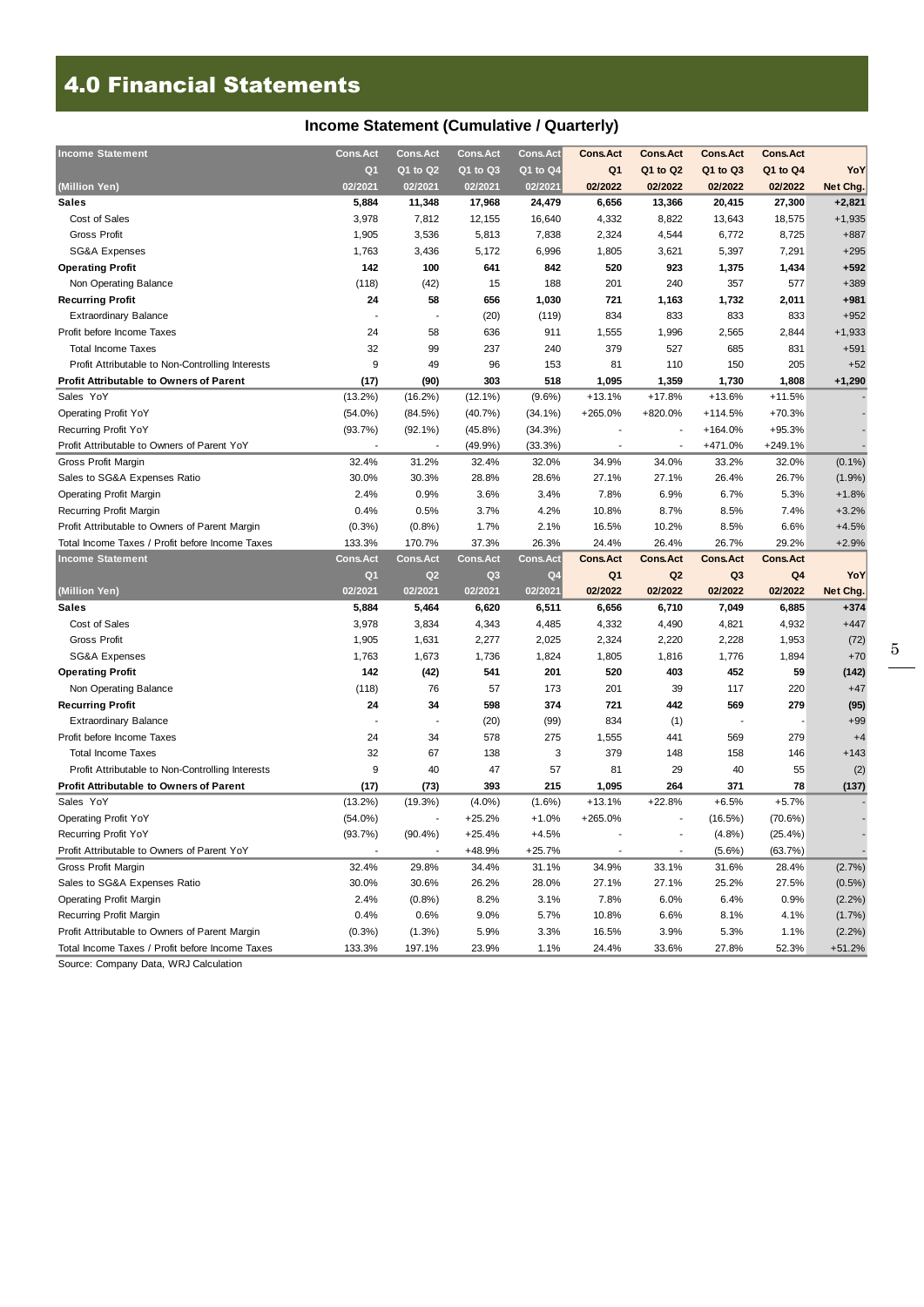### **Segmented Information (Cumulative / Quarterly)**

| <b>Segmented Information</b>   | <b>Cons.Act</b> | <b>Cons.Act</b> | <b>Cons.Act</b> | <b>Cons.Act</b> | <b>Cons.Act</b> | <b>Cons.Act</b> | <b>Cons.Act</b> | <b>Cons.Act</b> |           |
|--------------------------------|-----------------|-----------------|-----------------|-----------------|-----------------|-----------------|-----------------|-----------------|-----------|
|                                | Q <sub>1</sub>  | Q1 to Q2        | Q1 to Q3        | $Q1$ to $Q4$    | Q <sub>1</sub>  | Q1 to Q2        | Q1 to Q3        | Q1 to Q4        | YoY       |
| (Million Yen)                  | 02/2021         | 02/2021         | 02/2021         | 02/2021         | 02/2022         | 02/2022         | 02/2022         | 02/2022         | Net Chg.  |
| Japan                          | 4,123           | 8,029           | 12,807          | 17,220          | 4,537           | 9,053           | 13,843          | 18,385          | $+1,165$  |
| China                          | 497             | 1,189           | 2,042           | 2,957           | 830             | 1,677           | 2,612           | 3,625           | $+668$    |
| Southeast / South Asia         | 1,066           | 1,857           | 2,667           | 3,671           | 1,080           | 2,205           | 3,345           | 4,501           | $+830$    |
| North America                  | 198             | 274             | 452             | 631             | 209             | 432             | 615             | 789             | $+158$    |
| <b>Sales</b>                   | 5,884           | 11,348          | 17,968          | 24,479          | 6,656           | 13,366          | 20,415          | 27,300          | $+2,821$  |
| Japan                          | 69              | (8)             | 381             | 438             | 325             | 558             | 837             | 805             | $+367$    |
| China                          | $\overline{7}$  | 84              | 215             | 350             | 113             | 235             | 327             | 432             | $+82$     |
| Southeast / South Asia         | 48              | 12              | 3               | 6               | 50              | 63              | 102             | 86              | $+80$     |
| North America                  | 28              | 15              | 40              | 43              | 35              | 76              | 101             | 107             | $+64$     |
| <b>Segment Profit</b>          | 153             | 103             | 640             | 837             | 523             | 932             | 1,367           | 1,431           | $+594$    |
| Adjustments                    | (10)            | (3)             | $\overline{2}$  | 5               | (3)             | (9)             | $\overline{7}$  | 4               | (1)       |
| <b>Operating Profit</b>        | 142             | 100             | 641             | 842             | 520             | 923             | 1,375           | 1,434           | $+592$    |
| Japan                          | 1.7%            | (0.1%           | 3.0%            | 2.5%            | 7.2%            | 6.2%            | 6.0%            | 4.4%            | $+1.8%$   |
| China                          | 1.4%            | 7.1%            | 10.5%           | 11.8%           | 13.6%           | 14.0%           | 12.5%           | 11.9%           | $+0.1%$   |
| Southeast / South Asia         | 4.5%            | 0.6%            | 0.1%            | 0.2%            | 4.6%            | 2.9%            | 3.0%            | 1.9%            | $+1.7%$   |
| North America                  | 14.1%           | 5.5%            | 8.8%            | 6.8%            | 16.7%           | 17.6%           | 16.4%           | 13.6%           | $+6.7%$   |
| Adjustments                    | (0.2%)          | $(0.0\%)$       | 0.0%            | 0.0%            | $(0.0\%)$       | $(0.1\%)$       | 0.0%            | 0.0%            | $(0.0\%)$ |
| <b>Operating Profit Margin</b> | 2.4%            | 0.9%            | 3.6%            | 3.4%            | 7.8%            | 6.9%            | 6.7%            | 5.3%            | $+1.8%$   |
| <b>Segmented Information</b>   | <b>Cons.Act</b> | <b>Cons.Act</b> | <b>Cons.Act</b> | Cons.Act        | <b>Cons.Act</b> | <b>Cons.Act</b> | <b>Cons.Act</b> | <b>Cons.Act</b> |           |
|                                | Q <sub>1</sub>  | Q2              | Q <sub>3</sub>  | Q <sub>4</sub>  | Q <sub>1</sub>  | Q2              | Q3              | Q <sub>4</sub>  | YoY       |
|                                |                 |                 |                 |                 |                 |                 |                 |                 |           |
| (Million Yen)                  | 02/2021         | 02/2021         | 02/2021         | 02/2021         | 02/2022         | 02/2022         | 02/2022         | 02/2022         | Net Chg.  |
| Japan                          | 4,123           | 3,906           | 4,778           | 4,413           | 4,537           | 4,516           | 4,790           | 4,542           | $+129$    |
| China                          | 497             | 692             | 853             | 915             | 830             | 847             | 935             | 1,013           | $+98$     |
| Southeast / South Asia         | 1,066           | 791             | 810             | 1,004           | 1,080           | 1,125           | 1,140           | 1,156           | $+152$    |
| North America                  | 198             | 76              | 178             | 179             | 209             | 223             | 183             | 174             | (5)       |
| <b>Sales</b>                   | 5,884           | 5,464           | 6,620           | 6,511           | 6,656           | 6,710           | 7,049           | 6,885           | $+374$    |
| Japan                          | 69              | (77)            | 389             | 57              | 325             | 233             | 279             | (32)            | (89)      |
| China                          | $\overline{7}$  | 77              | 131             | 135             | 113             | 122             | 92              | 105             | (30)      |
| Southeast / South Asia         | 48              | (36)            | (9)             | 3               | 50              | 13              | 39              | (16)            | (19)      |
| North America                  | 28              | (13)            | 25              | 3               | 35              | 41              | 25              | 6               | $+3$      |
| <b>Segment Profit</b>          | 153             | (50)            | 537             | 197             | 523             | 409             | 435             | 64              | (133)     |
| Adjustments                    | (10)            | 7               | 5               | 3               | (3)             | (6)             | 16              | (3)             | (6)       |
| <b>Operating Profit</b>        | 142             | (42)            | 541             | 201             | 520             | 403             | 452             | 59              | (142)     |
| Japan                          | 1.7%            | $(2.0\%)$       | 8.1%            | 1.3%            | 7.2%            | 5.2%            | 5.8%            | (0.7%           | $(2.0\%)$ |
| China                          | 1.4%            | 11.1%           | 15.4%           | 14.8%           | 13.6%           | 14.4%           | 9.8%            | 10.4%           | (4.4%)    |
| Southeast / South Asia         | 4.5%            | $(4.6\%)$       | $(1.1\%)$       | 0.3%            | 4.6%            | 1.2%            | 3.4%            | (1.4%)          | (1.7%)    |
| North America                  | 14.1%           | $(17.1\%)$      | 14.0%           | 1.7%            | 16.7%           | 18.4%           | 13.7%           | 3.4%            | $+1.8%$   |
| Adjustments                    | (0.2%)          | 0.1%            | 0.1%            | 0.0%            | $(0.0\%)$       | $(0.1\%)$       | 0.2%            | $(0.0\%)$       | $(0.1\%)$ |

Source: Company Data, WRJ Calculation

6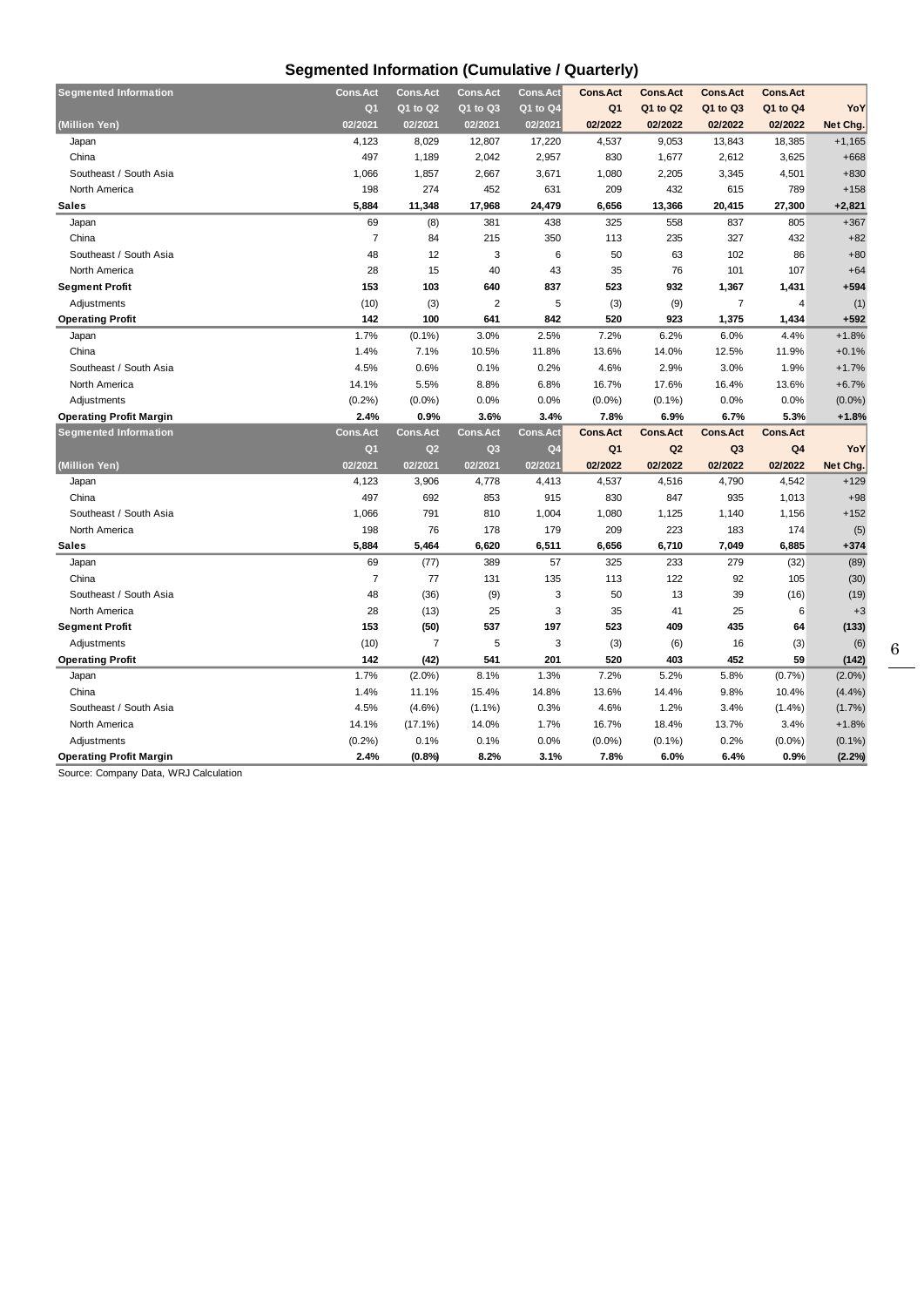### **Sales by Business Division (Cumulative / Quarterly)**

| <b>Sales by Business Division</b>      | Cons.Act        | <b>Cons.Act</b> | <b>Cons.Act</b> | <b>Cons.Act</b> | <b>Cons.Act</b> | <b>Cons.Act</b> | <b>Cons.Act</b> | <b>Cons.Act</b> |          |
|----------------------------------------|-----------------|-----------------|-----------------|-----------------|-----------------|-----------------|-----------------|-----------------|----------|
|                                        | Q <sub>1</sub>  | Q1 to Q2        | Q1 to Q3        | Q1 to Q4        | Q <sub>1</sub>  | Q1 to Q2        | Q1 to Q3        | Q1 to Q4        | YoY      |
| (Million Yen)                          | 02/2021         | 02/2021         | 02/2021         | 02/2021         | 02/2022         | 02/2022         | 02/2022         | 02/2022         | Net Chg. |
| <b>Functional Fluids</b>               | 2,464           | 4,647           | 7,617           | 10,566          | 3,083           | 6,341           | 9,687           | 13,021          | $+2,455$ |
| <b>Synthetic Lubricants</b>            | 525             | 917             | 1,428           | 1,872           | 503             | 1,033           | 1,529           | 1,974           | $+102$   |
| Liquid Paraffine & Sulfonates          | 862             | 1,739           | 2,514           | 3,385           | 807             | 1,672           | 2,579           | 3,480           | $+95$    |
| Hot Melt Adhesives                     | 1,625           | 3,301           | 5,058           | 6,807           | 1,671           | 3,325           | 5,086           | 6,785           | (22)     |
| <b>Energy Device Materials</b>         | 22              | 42              | 79              | 113             | 57              | 128             | 198             | 237             | $+124$   |
| Other                                  | 372             | 675             | 1,232           | 1,682           | 528             | 859             | 1,328           | 1,794           | $+112$   |
|                                        |                 |                 |                 |                 |                 |                 |                 |                 |          |
| <b>Chemical Business</b>               | 5,870           | 11,321          | 17,928          | 24,425          | 6,648           | 13,358          | 20,407          | 27,292          | $+2,867$ |
| <b>Office Building Rental Business</b> | 13              | 27              | 40              | 53              | 8               | 8               | 8               | 8               | (45)     |
| <b>Sales</b>                           | 5,884           | 11,348          | 17,968          | 24,479          | 6,656           | 13,366          | 20,415          | 27,300          | $+2,821$ |
| <b>Functional Fluids</b>               | (21.5%)         | (25.7%)         | $(20.0\%)$      | (15.7%)         | $+25.1%$        | $+36.5%$        | $+27.2%$        | $+23.2%$        |          |
| <b>Synthetic Lubricants</b>            | $+11.4%$        | $(15.9\%)$      | $(13.2\%)$      | (11.5%)         | (4.3%)          | $+12.6%$        | $+7.0%$         | $+5.5%$         |          |
| Liquid Paraffine & Sulfonates          | $(10.6\%)$      | $(10.1\%)$      | $(11.1\%)$      | $(9.0\%)$       | (6.4%)          | $(3.9\%)$       | $+2.6%$         | $+2.8%$         |          |
| Hot Melt Adhesives                     | $(5.5\%)$       | (2.3%)          | $(2.1\%)$       | $(1.1\%)$       | $+2.8%$         | $+0.7%$         | $+0.5%$         | (0.3%)          |          |
| <b>Energy Device Materials</b>         |                 |                 |                 | (10.3%)         | +159.6%         | $+202.2%$       | $+149.4%$       | +109.9%         |          |
| Other                                  | (9.8%           | (12.5%)         | $+9.0%$         | $+3.3%$         | $+41.8%$        | $+27.3%$        | $+7.8%$         | $+6.6%$         |          |
| <b>Chemical Business</b>               | (13.2%)         | (16.3%)         | (12.1%)         | (9.6%)          | $+13.2%$        | +18.0%          | $+13.8%$        | $+11.7%$        |          |
| <b>Office Building Rental Business</b> | 0.0%            | 0.0%            | $0.0\%$         | 0.0%            | (36.7%)         | (68.3%)         | (78.9%)         | (84.2%)         |          |
| Sales (YoY)                            | (13.2%)         | (16.2%)         | (12.1%)         | $(9.6\%)$       | +13.1%          | $+17.8%$        | $+13.6%$        | $+11.5%$        |          |
| <b>Functional Fluids</b>               | 41.9%           | 40.9%           | 42.4%           | 43.2%           | 46.3%           | 47.4%           | 47.5%           | 47.7%           |          |
| <b>Synthetic Lubricants</b>            | 8.9%            | 8.1%            | 7.9%            | 7.6%            | 7.6%            | 7.7%            | 7.5%            | 7.2%            |          |
| Liquid Paraffine & Sulfonates          | 14.6%           | 15.3%           | 14.0%           | 13.8%           | 12.1%           | 12.5%           | 12.6%           | 12.7%           |          |
| Hot Melt Adhesives                     | 27.6%           | 29.1%           | 28.2%           | 27.8%           | 25.1%           | 24.9%           | 24.9%           | 24.9%           |          |
| <b>Energy Device Materials</b>         | 0.4%            | 0.4%            | 0.4%            | 0.5%            | 0.9%            | 1.0%            | 1.0%            | 0.9%            |          |
| Other                                  | 6.3%            | 5.9%            | 6.9%            | 6.9%            | 7.9%            | 6.4%            | 6.5%            | 6.6%            |          |
| <b>Chemical Business</b>               | 99.8%           | 99.8%           | 99.8%           | 99.8%           | 99.9%           | 99.9%           | 100.0%          | 100.0%          |          |
| <b>Office Building Rental Business</b> | 0.2%            | 0.2%            | 0.2%            | 0.2%            | 0.1%            | 0.1%            | 0.0%            | 0.0%            |          |
| <b>Sales (Composition)</b>             | 100.0%          | 100.0%          | 100.0%          | 100.0%          | 100.0%          | 100.0%          | 100.0%          | 100.0%          |          |
| <b>Sales by Business Division</b>      | <b>Cons.Act</b> | <b>Cons.Act</b> | <b>Cons.Act</b> | <b>Cons.Act</b> | <b>Cons.Act</b> | <b>Cons.Act</b> | <b>Cons.Act</b> | <b>Cons.Act</b> |          |
|                                        |                 |                 |                 |                 |                 |                 |                 |                 |          |
|                                        |                 |                 |                 |                 |                 |                 |                 |                 |          |
|                                        | Q <sub>1</sub>  | Q2              | Q <sub>3</sub>  | Q <sub>4</sub>  | Q <sub>1</sub>  | Q <sub>2</sub>  | Q <sub>3</sub>  | Q <sub>4</sub>  | YoY      |
| (Million Yen)                          | 02/2021         | 02/2021         | 02/2021         | 02/2021         | 02/2022         | 02/2022         | 02/2022         | 02/2022         | Net Chg. |
| <b>Functional Fluids</b>               | 2,464           | 2,183           | 2,970           | 2,949           | 3,083           | 3,258           | 3,346           | 3,334           | $+385$   |
| <b>Synthetic Lubricants</b>            | 525             | 392             | 511             | 444             | 503             | 530             | 496             | 445             | $+1$     |
| Liquid Paraffine & Sulfonates          | 862             | 877             | 775             | 871             | 807             | 865             | 907             | 901             | $+30$    |
| Hot Melt Adhesives                     | 1,625           | 1,676           | 1,757           | 1,749           | 1,671           | 1,654           | 1,761           | 1,699           | (50)     |
| <b>Energy Device Materials</b>         | 22              | 20              | 37              | 34              | 57              | 71              | 70              | 39              | $+5$     |
| Other                                  | 372             | 303             | 557             | 450             | 528             | 331             | 469             | 466             | $+16$    |
| <b>Chemical Business</b>               | 5,870           | 5,451           | 6,607           | 6,497           | 6,648           | 6,710           | 7,049           | 6,885           | $+388$   |
| <b>Office Building Rental Business</b> | 13              | 14              | 13              | 13              | 8               |                 |                 |                 | (13)     |
| Sales                                  | 5,884           | 5,464           | 6,620           | 6,511           | 6,656           | 6,710           | 7,049           | 6,885           | $+374$   |
| <b>Functional Fluids</b>               | (21.5%)         | (29.9%)         | $(9.2\%)$       | (2.2%)          | $+25.1%$        | +49.2%          | $+12.7%$        | $+13.1%$        |          |
| Synthetic Lubricants                   | $+11.4%$        | (36.6%)         | $(8.1\%)$       | (5.3%)          | (4.3%)          | $+35.2%$        | (2.9%)          | $+0.2%$         |          |
| Liquid Paraffine & Sulfonates          | $(10.6\%)$      | (9.5%)          | $(13.1\%)$      | $(2.6\%)$       | $(6.4\%)$       | $(1.4\%)$       | $+17.0%$        | $+3.4%$         |          |
| Hot Melt Adhesives                     | (5.5%)          | $+1.0%$         | $(1.7\%)$       | $+1.9%$         | $+2.8%$         | $(1.3\%)$       | $+0.2%$         | (2.9%)          |          |
| <b>Energy Device Materials</b>         |                 |                 |                 |                 | +159.6%         | +255.0%         | +89.2%          | +14.7%          |          |
| Other                                  | (9.8%)          | (23.7%)         | $+47.7%$        | $+16.3%$        | $+41.8%$        | $+9.2%$         | $(15.8\%)$      | $+3.6%$         |          |
| <b>Chemical Business</b>               | (13.2%)         | (19.3%)         | (4.1%)          | (1.7%)          | $+13.2%$        | $+23.1%$        | $+6.7%$         | $+6.0%$         |          |
| <b>Office Building Rental Business</b> | $0.0\%$         | $0.0\%$         | 0.0%            | $0.0\%$         | (36.7%)         |                 |                 |                 |          |
| Sales (YoY)                            | (13.2%)         | (19.3%)         | $(4.0\%)$       | (1.6%)          | +13.1%          | +22.8%          | +6.5%           | $+5.7%$         |          |
| <b>Functional Fluids</b>               | 41.9%           | 40.0%           | 44.9%           | 45.3%           | 46.3%           | 48.6%           | 47.5%           | 48.4%           |          |
| <b>Synthetic Lubricants</b>            | 8.9%            | 7.2%            | 7.7%            | 6.8%            | 7.6%            | 7.9%            | 7.0%            | 6.5%            |          |
| Liquid Paraffine & Sulfonates          | 14.6%           | 16.1%           | 11.7%           | 13.4%           | 12.1%           | 12.9%           | 12.9%           | 13.1%           |          |
| Hot Melt Adhesives                     | 27.6%           | 30.7%           | 26.5%           | 26.9%           | 25.1%           | 24.6%           | 25.0%           | 24.7%           |          |
| <b>Energy Device Materials</b>         | 0.4%            | 0.4%            | 0.6%            | 0.5%            | 0.9%            | 1.1%            | 1.0%            | 0.6%            |          |
| Other                                  | 6.3%            | 5.5%            | 8.4%            | 6.9%            | 7.9%            | 4.9%            | 6.7%            | 6.8%            |          |
| <b>Chemical Business</b>               | 99.8%           |                 | 99.8%           |                 |                 |                 |                 | 100.0%          |          |
| <b>Office Building Rental Business</b> | 0.2%            | 99.8%<br>0.3%   | 0.2%            | 99.8%<br>0.2%   | 99.9%<br>0.1%   | 100.0%<br>0.0%  | 100.0%<br>0.0%  | 0.0%            |          |

Source: Company Data, WRJ Calculation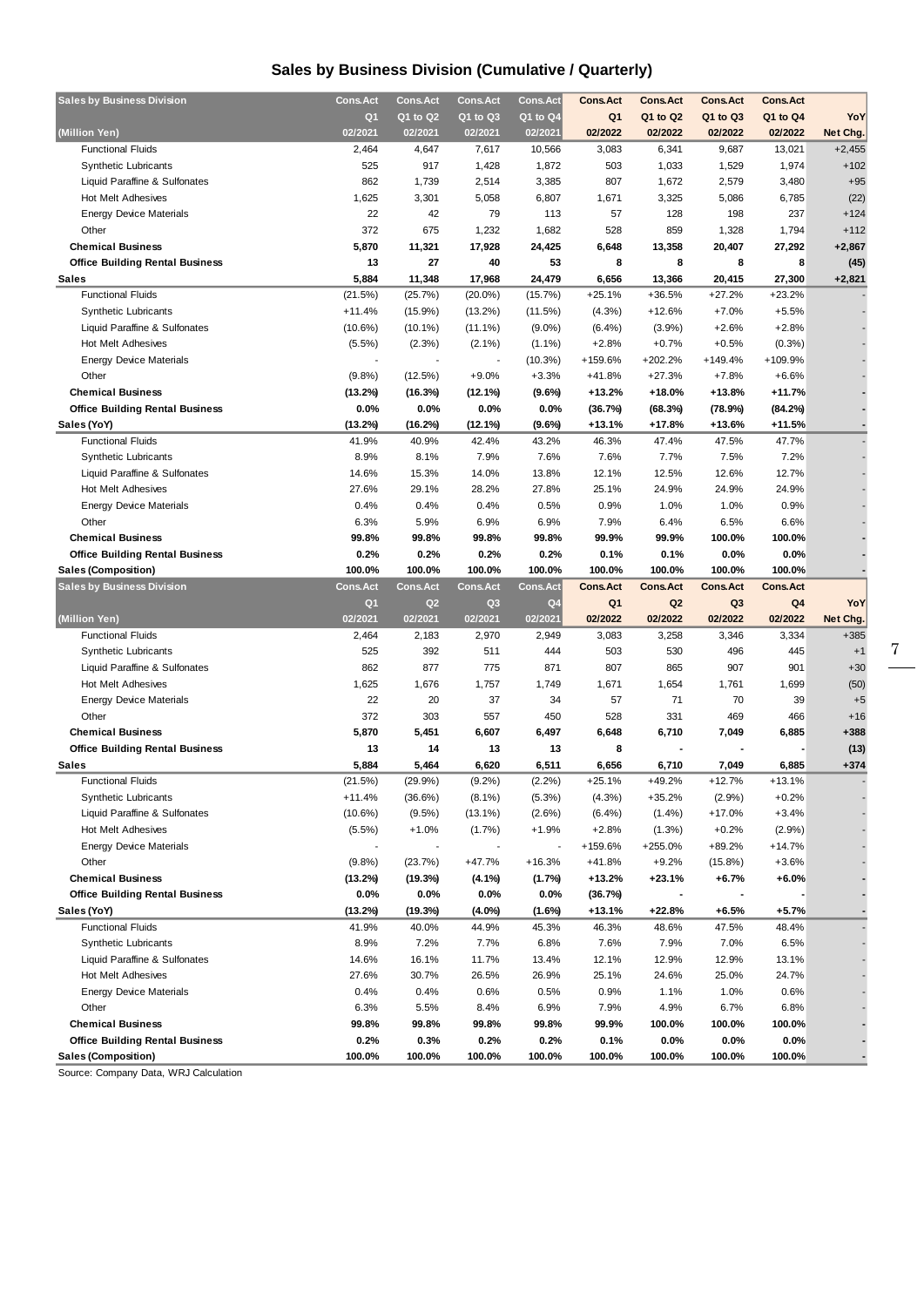### **Balance Sheet (Quarterly)**

| <b>Balance Sheet</b>                      | <b>Cons.Act</b> | <b>Cons.Act</b> | <b>Cons.Act</b> | Cons.Act       | <b>Cons.Act</b> | <b>Cons.Act</b> | <b>Cons.Act</b> | <b>Cons.Act</b> |          |
|-------------------------------------------|-----------------|-----------------|-----------------|----------------|-----------------|-----------------|-----------------|-----------------|----------|
|                                           | Q <sub>1</sub>  | Q2              | Q <sub>3</sub>  | Q <sub>4</sub> | Q <sub>1</sub>  | Q2              | Q <sub>3</sub>  | Q <sub>4</sub>  | YoY      |
| (Million Yen)                             | 02/2021         | 02/2021         | 02/2021         | 02/2021        | 02/2022         | 02/2022         | 02/2022         | 02/2022         | Net Chg. |
| Cash and Deposit                          | 4,183           | 4,128           | 3,350           | 4,108          | 4,521           | 3,988           | 4,090           | 4,001           | (107)    |
| <b>Accounts Receivables</b>               | 5,978           | 5,286           | 6,344           | 6,643          | 6,479           | 6,337           | 6,800           | 6,844           | $+201$   |
| Inventory                                 | 4,748           | 4,556           | 4,440           | 4,242          | 4,665           | 4,869           | 5,043           | 5,326           | $+1,084$ |
| Other                                     | 455             | 370             | 365             | 311            | 545             | 413             | 343             | 436             | $+125$   |
| <b>Current Assets</b>                     | 15,364          | 14,340          | 14,499          | 15,304         | 16,210          | 15,607          | 16,276          | 16,607          | $+1,303$ |
| <b>Tangible Assets</b>                    | 8,773           | 8,732           | 8,519           | 8,518          | 7,811           | 7,842           | 7,954           | 8,304           | (214)    |
| Intangible Assets                         | 974             | 911             | 853             | 792            | 742             | 706             | 672             | 633             | (159)    |
| <b>Investments and Other Assets</b>       | 2,654           | 2,627           | 2,805           | 3,093          | 3,238           | 3,182           | 3,320           | 3,465           | $+372$   |
| <b>Fixed Assets</b>                       | 12,402          | 12,270          | 12,177          | 12,403         | 11,791          | 11,730          | 11,947          | 12,401          | (2)      |
| <b>Total Assets</b>                       | 27,766          | 26,610          | 26,676          | 27,707         | 28,001          | 27,337          | 28,223          | 29,008          | $+1,301$ |
| <b>Accounts Payables</b>                  | 3,782           | 2,873           | 3,538           | 3,975          | 3,925           | 3,762           | 4,151           | 4,308           | $+333$   |
| Short Term Debt                           | 2,994           | 3,053           | 2,231           | 2,544          | 1,119           | 566             | 553             | 560             | (1,984)  |
| Other                                     | 1,822           | 1,498           | 1,614           | 1,602          | 2,223           | 2,065           | 2,453           | 2,392           | $+790$   |
| <b>Current Liabilities</b>                | 8,598           | 7,424           | 7,383           | 8,121          | 7,267           | 6,393           | 7,157           | 7,260           | (861)    |
| Long Term Debt                            | 1,120           | 1,005           | 890             | 775            | 660             | 545             | 430             | 350             | (425)    |
| Other                                     | 583             | 612             | 589             | 649            | 568             | 587             | 590             | 847             | $+198$   |
| <b>Fixed Liabilities</b>                  | 1,703           | 1,617           | 1,479           | 1,424          | 1,228           | 1,132           | 1,020           | 1,197           | (227)    |
| <b>Total Liabilities</b>                  | 10,301          | 9,041           | 8,862           | 9,545          | 8,495           | 7,525           | 8,178           | 8,457           | (1,088)  |
| <b>Shareholders' Equity</b>               | 15,681          | 15,617          | 15,866          | 15,836         | 16,697          | 16,966          | 17,150          | 17,227          | $+1,391$ |
| Other                                     | 1,784           | 1,952           | 1,948           | 2,327          | 2,809           | 2,846           | 2,896           | 3,324           | $+997$   |
| <b>Net Assets</b>                         | 17,465          | 17,569          | 17,814          | 18,163         | 19,506          | 19,812          | 20,046          | 20,551          | $+2,388$ |
| <b>Total Liabilities &amp; Net Assets</b> | 27,766          | 26,610          | 26,676          | 27,707         | 28,001          | 27,337          | 28,223          | 29,008          | $+1,301$ |
| <b>Equity Capital</b>                     | 15,387          | 15,410          | 15,646          | 15,899         | 17,096          | 17,381          | 17,586          | 17,962          | $+2,063$ |
| <b>Interest Bearing Debt</b>              | 4,114           | 4,058           | 3,121           | 3,319          | 1,779           | 1,111           | 983             | 910             | (2, 409) |
| Net Debt                                  | (69)            | (70)            | (229)           | (789)          | (2, 742)        | (2, 877)        | (3, 107)        | (3,091)         | (2, 302) |
| <b>Equity Ratio</b>                       | 55.4%           | 57.9%           | 58.7%           | 57.4%          | 61.1%           | 63.6%           | 62.3%           | 61.9%           |          |
| Net Debt Equity Ratio                     | (0.4% )         | $(0.5\%)$       | $(1.5\%)$       | $(5.0\%)$      | $(16.0\%)$      | $(16.6\%)$      | (17.7%)         | $(17.2\%)$      |          |
| ROE (12 months)                           | 3.7%            | 2.2%            | 3.0%            | 3.3%           | 10.0%           | 12.0%           | 11.7%           | 10.7%           |          |
| ROA (12 months)                           | 4.3%            | 3.3%            | 3.7%            | 3.7%           | 6.2%            | 7.9%            | 7.7%            | 7.1%            |          |
| Days for Inventory Turnover               | 108             | 108             | 93              | 86             | 98              | 98              | 95              | 98              |          |
| Quick Ratio                               | 118%            | 127%            | 131%            | 132%           | 151%            | 162%            | 152%            | 149%            |          |
| <b>Current Ratio</b>                      | 179%            | 193%            | 196%            | 188%           | 223%            | 244%            | 227%            | 229%            |          |

Source: Company Data, WRJ Calculation

### **Cash Flow Statement (Cumulative)**

| <b>Cash Flow Statement</b>                  | <b>Cons.Act</b>          | <b>Cons.Act</b> | <b>Cons.Act</b> | Cons.Act | <b>Cons.Act</b>          | <b>Cons.Act</b> | <b>Cons.Act</b> | <b>Cons.Act</b> |          |
|---------------------------------------------|--------------------------|-----------------|-----------------|----------|--------------------------|-----------------|-----------------|-----------------|----------|
|                                             | O <sub>1</sub>           | 01 to 02        | Q1 to Q3        | Q1 to Q4 | Q <sub>1</sub>           | Q1 to Q2        | Q1 to Q3        | Q1 to Q4        | YoY      |
| (Million Yen)                               | 02/2021                  | 02/2021         | 02/2021         | 02/2021  | 02/2022                  | 02/2022         | 02/2022         | 02/2022         | Net Chg. |
| Operating Cash Flow                         |                          | 696             |                 | 2,088    |                          | 1,327           |                 | 2.333           | $+245$   |
| Investing Cash Flow                         |                          | (317)           |                 | (660)    |                          | 1,043           |                 | 603             | $+1.263$ |
| Operating Cash Flow and Investing Cash Flow | $\blacksquare$           | 379             |                 | 1.428    | $\overline{\phantom{0}}$ | 2,370           |                 | 2.936           | $+1,508$ |
| Financing Cash Flow                         | $\overline{\phantom{a}}$ | 152             |                 | (1.019)  |                          | (2,504)         |                 | (2, 937)        | (1, 918) |

Source: Company Data, WRJ Calculation